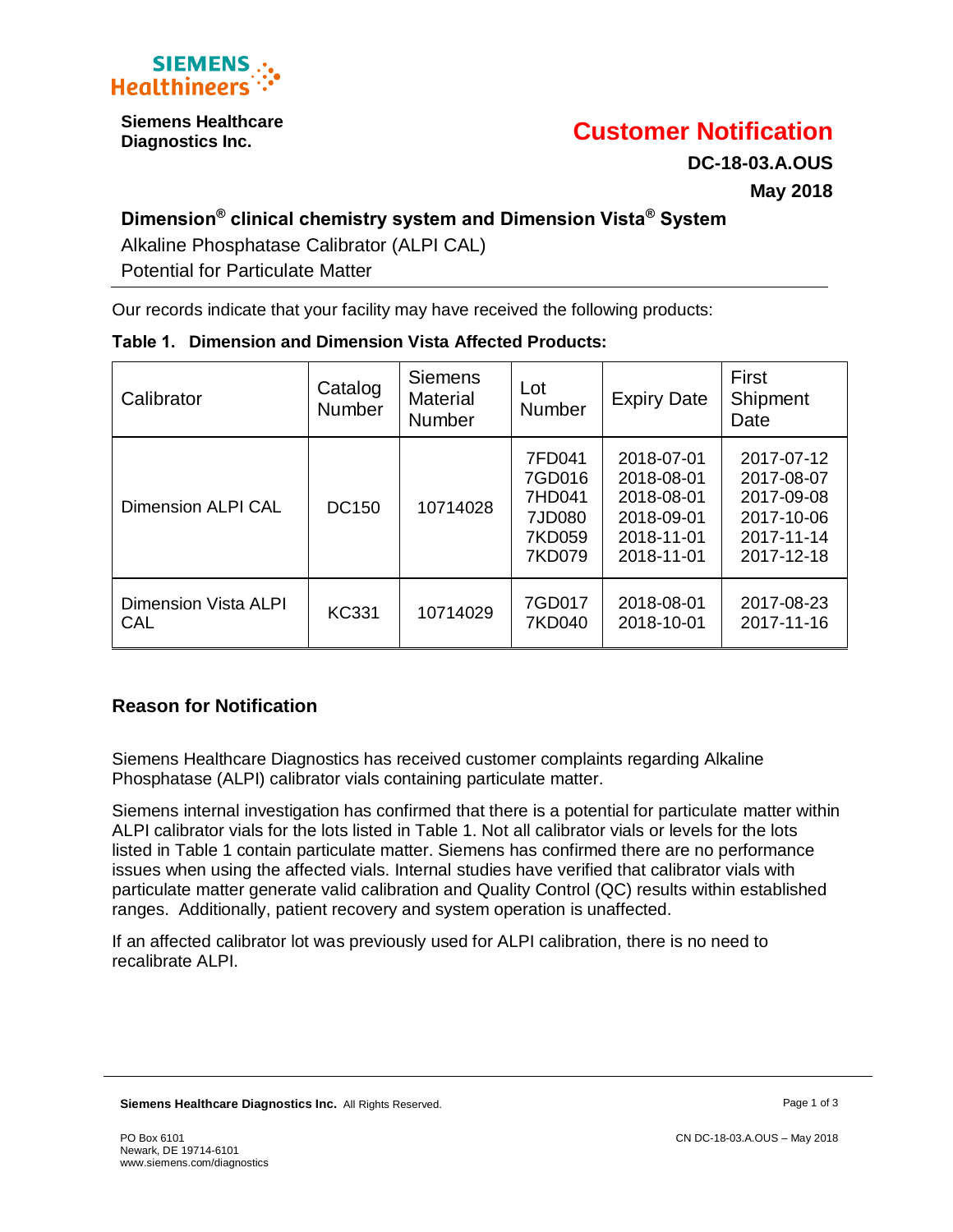### **Actions to be Taken by the Customer**

Continue to use Dimension and Dimension Vista ALPI calibrator lots listed in Table 1.

Or

• If your laboratory chooses not to use the product, complete and return the Product Replacement Form for your laboratory's no-charge replacement needs.

Please retain this letter with your laboratory records, and forward this letter to those who may have received this product.

We apologize for the inconvenience this situation may cause. If you have any questions, please contact your Siemens Customer Care Center or your local Siemens Technical Support Representative.

Dimension and Dimension Vista are trademarks of Siemens Healthcare Diagnostics.